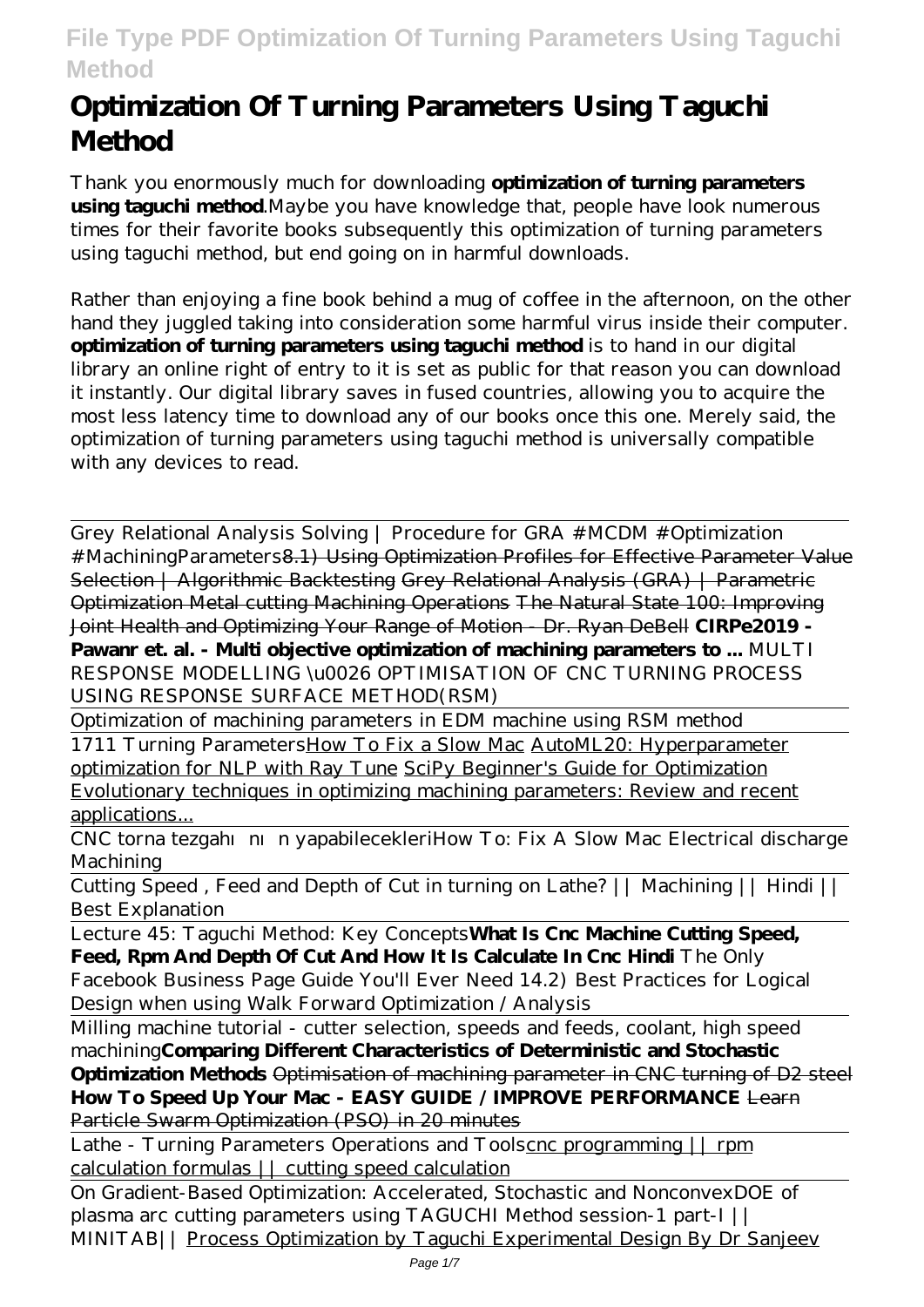## Kumar **Optimization Of Turning Parameters Using**

The optimized responses were surface roughness, tool wear, and surface roughness in selected machining environment. In high-performance precision engineering application, the quality of products produced by turning process is evaluated by the roughness parameters of machined surface [14].

#### **Intelligent Optimization of Hard-Turning Parameters Using ...**

With a specific goal to develop an extension among quality and efficiency, the present study highlights the optimization of turning cutting parameters to provide less power, higher surface finish and high chip reduction coefficient. In the present investigation, cutting parameters have been optimized in the hot turning of Inconel 625 with uncoated carbide insert.

### **Optimization of hot turning parameters using principal ...**

of rotation. Turning is carried out on a lathe that provides the power to turn the work piece at a given rotational speed and to feed the cutting tool at a specified rate and depth of cut. Therefore, three cutting parameters, i.e. cutting speed, feed rate and depth of cut need to be determined in a turning operation.

#### **Optimization of turning parameters for surface roughness**

Optimum machining parameters of turning operations are greatly influenced with concern along with manufacturing environment. In this experimental work turning parameters on EN-9 steel with different cutting parameters like cutting speed, feed and depth of cut greatly influenced by response parameters like surface roughness and metal removal rate.

#### **OPTIMIZATION OF TURNING PARAMETERS OF EN-9 STEEL USING ...**

Bansal et al. studied the optimization of cutting parameters in turning operation of aluminium 2024 alloy with Al2O3 reinforcement and observed that feed observed that tool wear increases with the process variables whether it is coated or uncoated tool, however tool wear is less in coated tool as compared to uncoated due to the coating.

#### **Multi objective Optimization of CNC Turning Parameters for ...**

Abstract: Predicting the main cutting force during turning is of great importance as it helps in setting the appropriate cutting parameters before machining starts.Again, optimization of cutting parameters is one of the most important elements in any process planning of metal parts as economy of machining operation plays a key role in gaining competitive advantage.

#### **OPTIMIZATION OF CUTTING PARAMETERS IN TURNING PROCESS**

In this study, the Taguchi method, a powerful tool to design optimization for quality, is used to find the optimal cutting parameters for turning operations. An orthogonal array, the signal-to-noise  $(S/M)$  ratio, and the analysis of variance  $(ANOVA)$  are employed to investigate the cutting characteristics of S45C steel bars using tungsten carbide cutting tools.

#### **Design optimization of cutting parameters for turning ...**

Framework for cutting parameter optimization in turning nickel base super alloy is developed. ...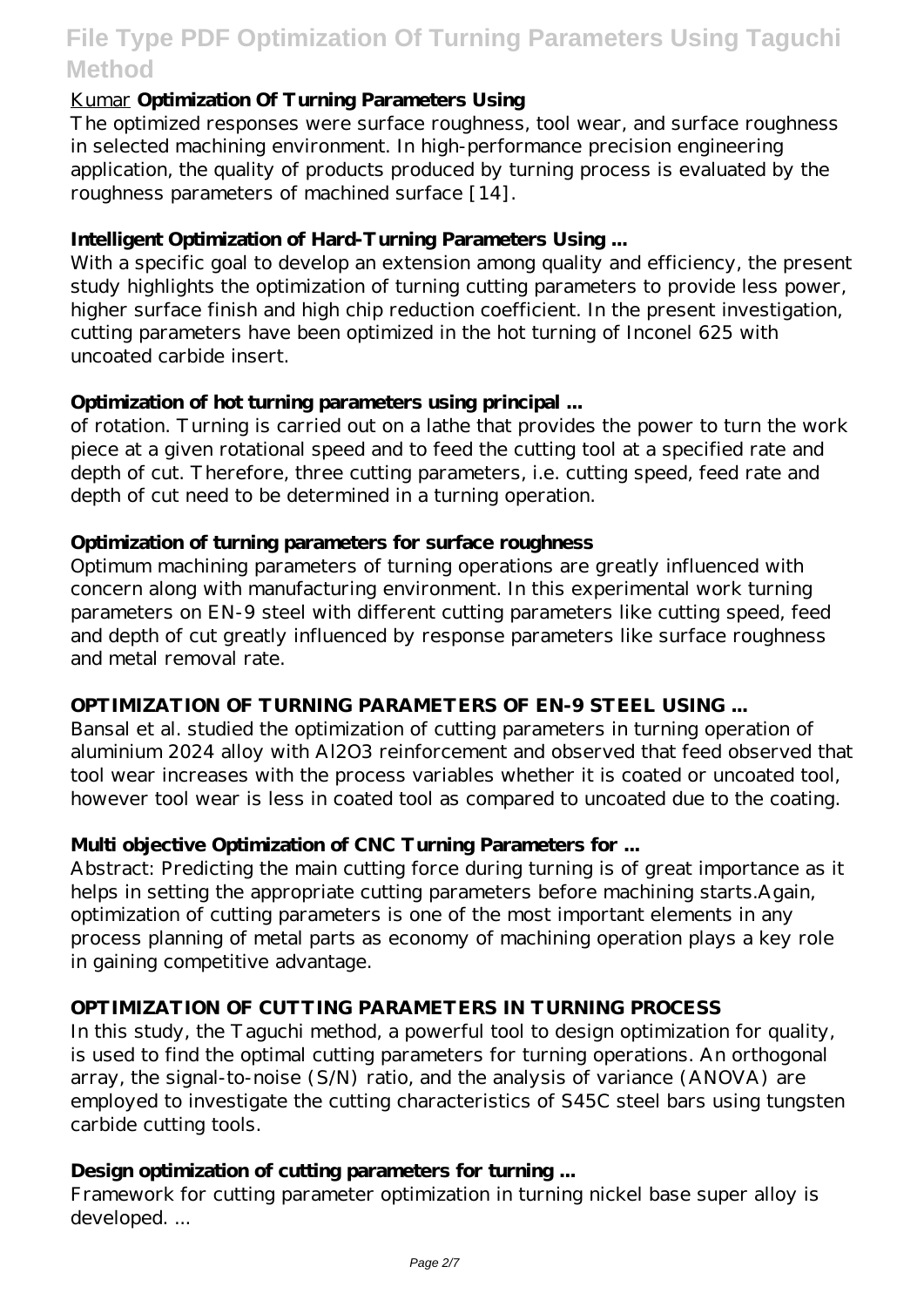### **Optimization of machining parameters in turning Nimonic-75 ...**

The turning parameters were successfully optimized for minimizing the SR using desirability approach. Moreover parametric modelling was done using regression and cutting parameters influence was analyzed in detail [11] .

### **Optimization of duplex stainless steel dry turning ...**

Gilbert 1950 the paper deal with the optimisation of machining parameters in turning process which is used to increase the production rate and minimise the production cost. Brewer and Rueda 1963 investor key the simplified Optimisation analysis especially for non-ferrous materials.

### **Optimization of machining process parameters in CNC ...**

Some researches optimized the machining parameters by using optimization techniques. In experimental and theoretical analysis are carried out on different machining parameters and then machining. There is a need to investigate on component based process. To analyse several machining operations like facing, grooving, threading and turning.

### **Optimization of Machining Parameters on EN8 Material Using ...**

Cutting Speed, Depth of cut and Feed are the selected input parameters for turning and surface roughness is output response parameter. For the present investigation the input variables values varies from the 150-250 m/min for speed, 0.1- 0.2 mm/rev for feed and 0.1-1.5 mm for depth of cut. Regression equations are generated from the RSM.

## **Study & Optimization of Parameters for Optimum Cutting ...**

Turning is a machining process used to obtain the desired dimension of round metal. The main objective in present industrial era is to produce low cost quality product with required dimensions in an optimum time. Therefore the optimum cutting parameters are to be recognized first. In turning, the metal is in rotational motion and a

#### **A Review on Optimization of Cutting Parameters on Turning**

Sahoo: Optimization of Turning Parameters for Surface Roughness Using RSM and GA 201 3.2 Equipment used The machine used for the turning is a JOBBERXL CNC lathe having the control system FANUC Series Oi Mate-Tc and equipped with maximum spindle speed of 3500 rpm, feed rate 15-20 mm/rev and KVA rating-16 KVA.

## **OPTIMIZATION OF TURNING PARAMETERS FOR SURFACE ROUGHNESS ...**

The settings of turning parameters were determined by using Taguchi's experimental design method. Orthogonal arrays of Taguchi, the signal-to-noise  $(S/N)$ ratio, the analysis of variance (ANOVA) are employed to find the optimal levels and to analyze the effect of the turning parameters.

## **Optimization of CNC Turning Process Parameters for ...**

This paper is aimed at conducting experiments on Inconel 718 and investigation the influence of machining process parameters such as cutting speed (X1, m/min), feed rate( $X2$ , mm/rev), and depth of cut ( $X3$ , mm) on the output parameters such as material removal rate and surface roughness. Cost effective machining with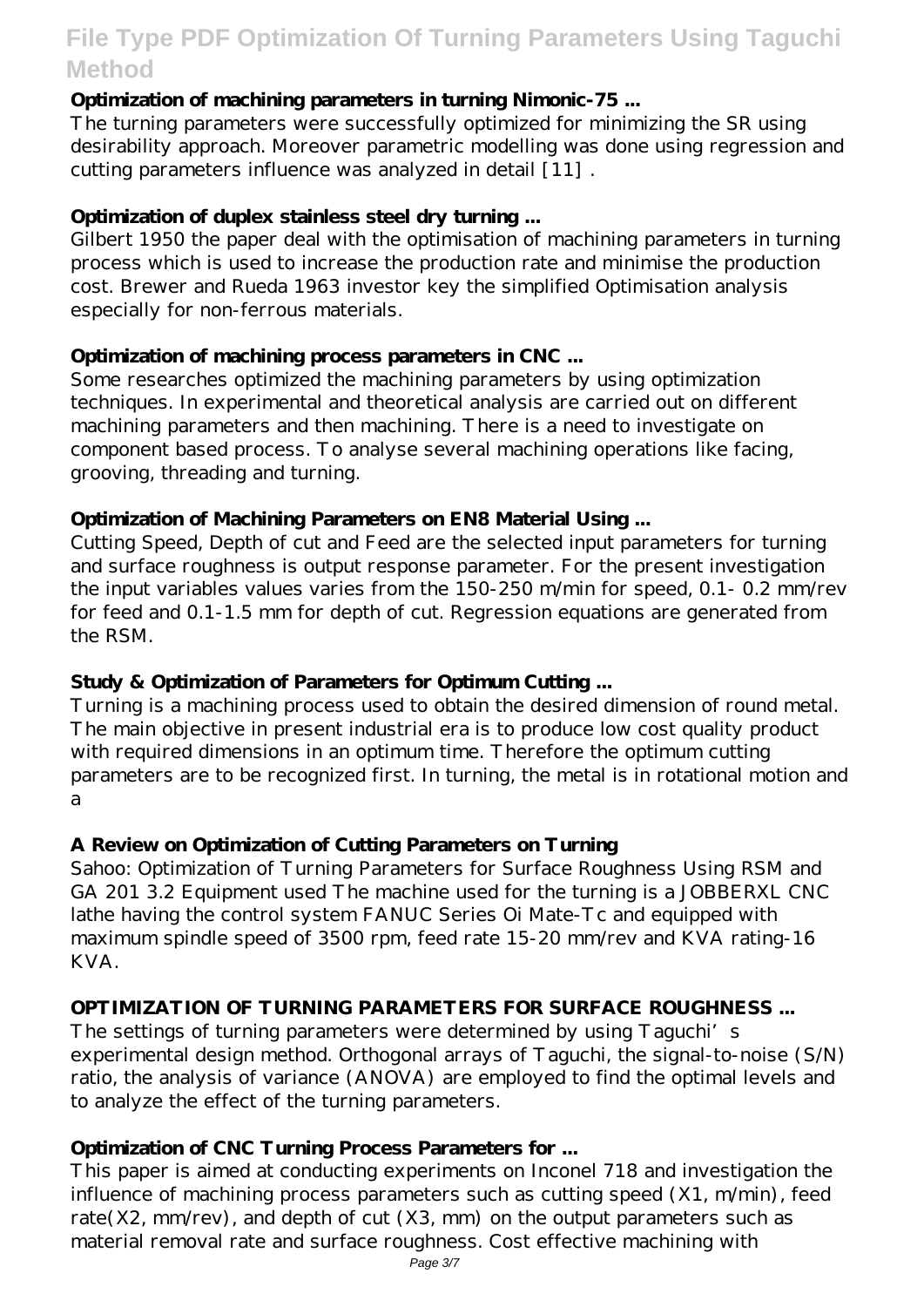generation of good surface finish and maximum material removal rate on the ...

## **[PDF] Optimization of CNC Turning Process Parameters on ...**

Taguchi approach is used to analyze the effect of turning parameters such as speed, feed, and depth of cut. Optimization of process parameters for individual performance characteristics is found here and is verified by confirmation tests. Also statistical analysis of variance (ANOVA) is performed to judge the significance of factor for responses.

### **Multiresponse Optimization of Process Parameters in ...**

View 0 peer reviews of Optimization of energy consumption response parameters for turning operation using Taguchi method on Publons COVID-19 : add an open review or score for a COVID-19 paper now to ensure the latest research gets the extra scrutiny it needs.

The book contains Optimization of Multi response of Turning Process Parameters by Using Tool Inserts, now a days mostly used optimization technique which is better than single response optimizing technique because all the output is affected at a time by all the input factors. The objective of this book is to determine the optimal setting of cutting parameters speed (N) m/min, depth of cut(d) mm, feed(f) mm/rev, Nose Radius(r)mm, variation amplitude(mm/sec2), vibration frequency(kHz) in Cutting tool inserts to minimize surface roughness (Ra) and to increase the Tool life. In this book the experiment has been carried out on CNC (SPINNER 15) lathe in dry, Wet and MQL (Minimum Quantity Lubrication) cutting Condition turning of a commercially used EN 24 grade steel as a work material and carbide insert tool (CNMG120408 CNMG120412). This book highlights use of Taguchi experiment design to optimize the multi response parameters on turning operation. For this experiment Taguchi design of experiment was carried out to collect the data for surface roughness and tool vibration. The results indicate the optimum values of the input factors and the results are conformed by a confirmatory test. This book describes use and steps of Taguchi design of experiments and orthogonal array to find a specific range and combinations of turning parameters like cutting speed, feed rate and depth of cut, Nose Radius and Cutting condition to achieve optimal values of response variables like surface roughness, tool life, material removal rate in turning of Split Bush of EN24 Material.

This study about development of optimization for turning parameters based on the Genetic Algorithm (GA). This method was demonstrated for the optimization of machining parameters for turning operation using conventional lathe machines. Currently, everybody has start realizing the importance of this new manufacturing optimization in order to improve the performance and its efficiency. The purpose of this project is to find the optimum parameters values for turning operations that will benefit such as reduces the machining time, improves their quality and productivity and also minimize the unit cost of the product. GA can be used in optimization problems such as scheduling, materials engineering , optimal control, and so forth. This approach has led to the important following discoveries such as GA has robustness, the balance between efficiency and performances for survival in many different environments. The machining parameters that been consider in this thesis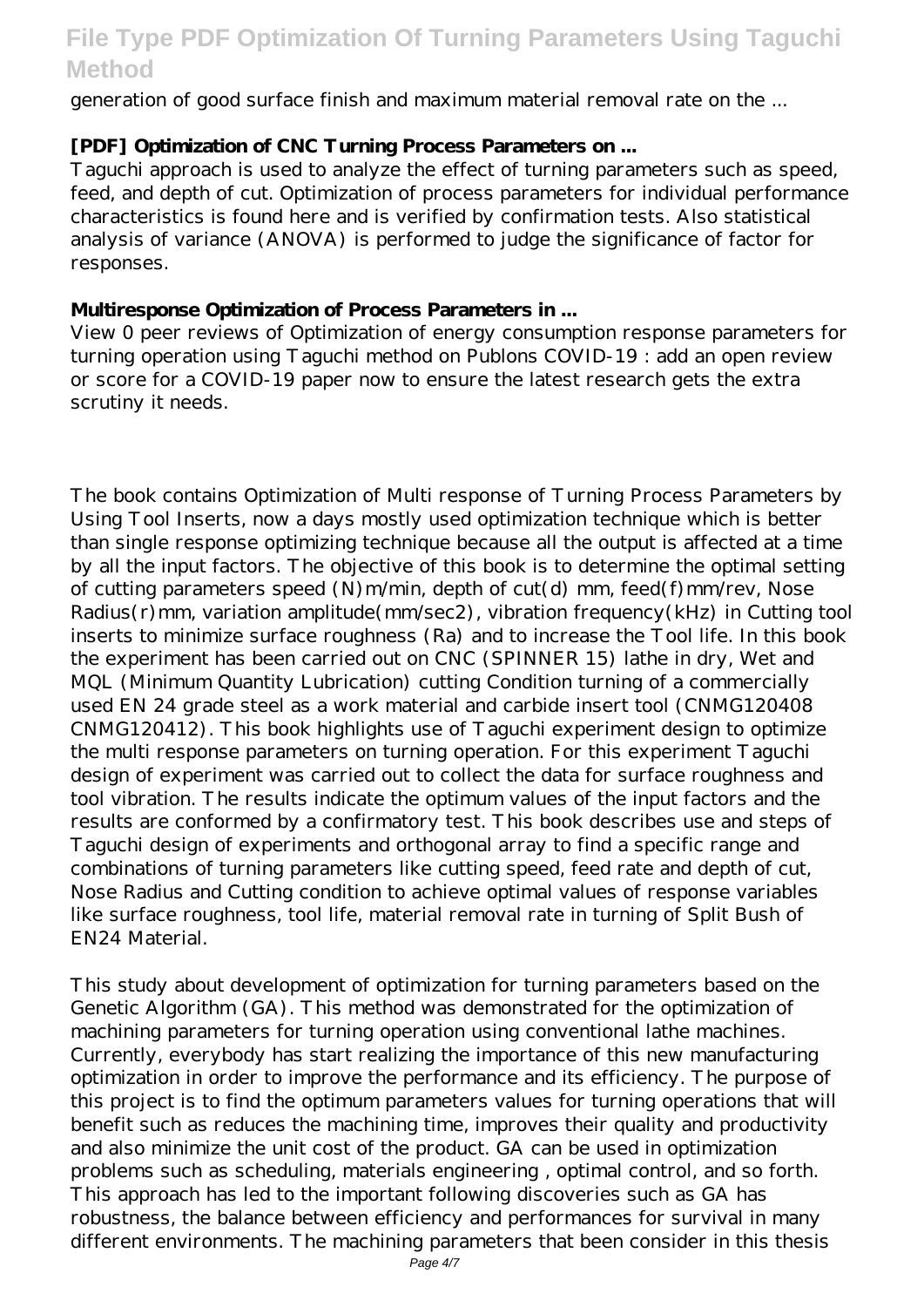are cutting speed, feed rate and depth of cut. The GA simulation are been develop to achieve the objective. The MATLAB software will be use to develop the GA simulation. An example to apply the Genetic Algorithm to the problem has been presented at the end of this paper to give more understanding picture from the application of the system and how its work. The result obtained from this simulation shown GA has a potential for improvements in order to optimize the turning parameters and minimize the unit production cost. The simulation based on Genetic Algorithm are successful develop and the optimum parameters values are obtained from the simulation.

This project proposed a new optimization technique based on the ant colony algorithm for solving single-pass turning optimization problems. The cutting process has focus on roughing stages. There are enough handbooks to provide recommended cutting parameters and not consider the economic aspects of machining. The cost of machining on these machines is sensitive to the machining variable. The project objectives are to develop Ant Colony Optimization (ACO) algorithm for CNC turning process and to optimize turning parameters for minimized production cost per unit. Method used for this project is Ant Colony Optimization. This method consists of many steps will elaborate detail in this thesis. The machining parameters are determined by minimized production cost per unit, subject to various practical machining constraints. The results indicate that the proposed ant colony framework is effective to optimized turning parameter. Lastly, ACO algorithm was successfully optimize depth of cut, cutting speed, feed rate and minimized production cost per unit.

Modern production is faced with the challenges in reducing the environmental impacts related to machining processes. Turning process is a manufacturing process widely used with a vast application for creating engineering components. In this context, many studies have been conducted in order to optimize the machining parameters and facilitate the decision-making process. This paper considers the quality of the products (surface finish) and the productivity rate of the turning manufacturing process to be both optimized. Product quality is quantified using surface roughness (R\_a) and the productivity rate using material removal rate (MRR). We develop a predictive and optimization model by coupling artificial neural networks (ANN) and the Particle Swarm Optimization (PSO), a multi-function optimization technique, as an alternative to predict the model response (R\_a) first and then search for the optimal value of turning parameters to minimize the surface roughness  $(R_a)$  and maximize the material removal rate (MRR). To obtain the data, Aluminum is used to perform the turning process experiments, considering the cutting speed, feed rate, depth of cut and nose radius of the cutting tool as our design factors. We used the gathered data to train and develop the ANN model. The results predicted by the proposed models indicate good agreement between the predicted and experimental values, proving that the proposed ANN model is capable of predicting the surface roughness accurately. Then, the optimization model PSO has provided a Pareto Front for the optimal solution, determining the optimum machining parameters for minimum R\_a and maximum MRR. This study has application in the real industry where the selection of optimal machining parameters helps to complete and manage conflicting objectives that constitute hurdles in the decision-making of the manufacturing plans.

As per present manufacturing scenario, focus of all manufacturing organizations is to produce good quality product with a minimum cost. CNC turning process is the most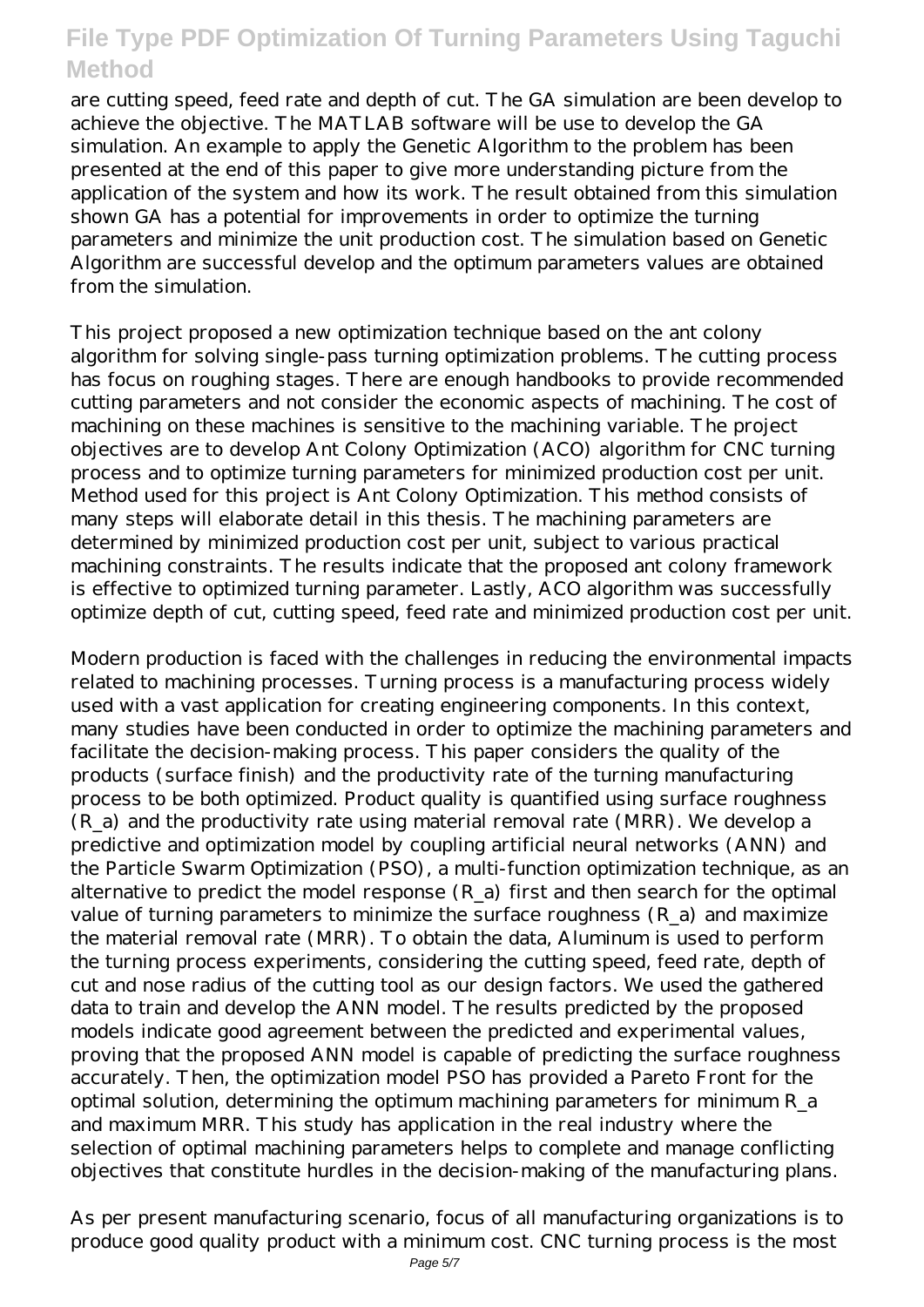common machining process that is used in now days. Present work has been done to optimize the machining parameters for material AL 6061 like depth of cut, feed rate and cutting speed. As per the requirements of the manufacturing sector there is huge application of AL6061. Therefore it becomes necessary to optimize the various machining parameters of AL6061.In present work CNC Turning parameters has been optimized for AL 6061 using Response surface Method (RSM). Initially after selecting the parameters and their levels individually a RSM matrix has been prepared. After words experiments were performed as per RSM matrix. Material removal rate and surface roughness was recorded as per the defined set of experiments of matrix. Afterwards significance of individual parameters like Speed, feed and depth of cut has been noticed at 95% confidence level by applying regression tests.Further the optimized results have been verified using One Way ANOVA. MINITAB 16 software is used for the formulating the matrix and for the analysis of regression and response surface methodology.

Optimization is central to any problem involving decision-making in engineering. Optimization theory and methods deal with selecting the best option regarding the given objective function or performance index. New algorithmic and theoretical techniques have been developed for this purpose, and have rapidly diffused into other disciplines. As a result, our knowledge of all aspects of the field has grown even more profound. In Optimization for Engineering Problems, eminent researchers in the field present the latest knowledge and techniques on the subject of optimization in engineering. Whereas the majority of work in this area focuses on other applications, this book applies advanced and algorithm-based optimization techniques specifically to problems in engineering.

This book presents select peer-reviewed proceedings of the International Conference on Advances in Mechanical Engineering (ICAME 2020). The contents cover latest research in several areas such as advanced energy sources, automation, mechatronics and robotics, automobiles, biomedical engineering, CAD/CAM, CFD, advanced engineering materials, mechanical design, heat and mass transfer, manufacturing and production processes, tribology and wear, surface engineering, ergonomics and human factors, artificial intelligence, and supply chain management. The book brings together advancements happening in the different domains of mechanical engineering, and hence, this will be useful for students and researchers working in mechanical engineering.

This book presents select papers from the International Conference on Energy, Material Sciences and Mechanical Engineering (EMSME) - 2020. The book covers the three core areas of energy, material sciences and mechanical engineering. The topics covered include non-conventional energy resources, energy harvesting, polymers, composites, 2D materials, systems engineering, materials engineering, micro-machining, renewable energy, industrial engineering and additive manufacturing. This book will be useful to researchers and professionals working in the areas of mechanical and industrial engineering, materials applications, and energy technology.